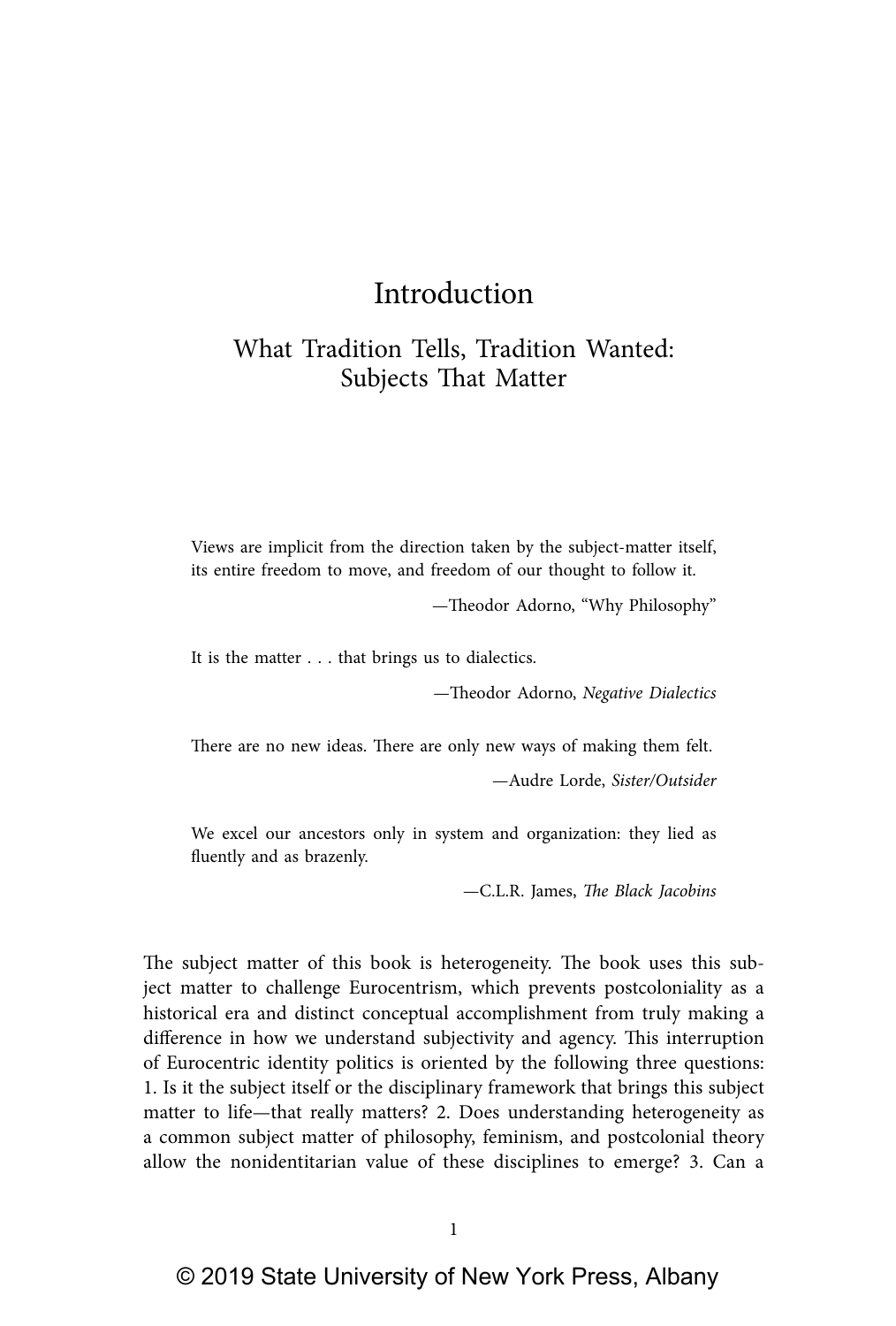conceptual continuity between philosophy, feminism, and postcolonial theory enable a non-antagonistic understanding of difference? I suggest that only by understanding difference as inherently oppositional and antagonistic can Eurocentrism retain hegemonic insistence. Eurocentrism's identitarian value, which prioritizes not the subject matter to be understood but the worth of its practitioners, is used to caricature non-Eurocentric conceptual frameworks as mere politics and ideological advocacy. The book, therefore, considers heterogeneity, which is diversity not dissonance, as a conceptual continuity between philosophy, feminism, and postcolonial theory. It posits this particular conceptual continuity to foreground philosophy, feminism, and postcolonial theory's essentially historical co-implication in understanding the world in which we live. Their nonidentitarian value as disciplines—that is, the proportionality of their claims to our actual lives, rather than their supposed generalizability—makes them subjects that matter.

Why heterogeneity? For two reasons: 1. The book suggests that a non-antagonistic understanding of difference may interrupt interdisciplinary identity politics. If philosophy is the general frame towards which non-Eurocentric disciplines ought to move to be taken seriously, then philosophy and its geopolitical determination mean the same thing: philosophy is identity politics. As Theodor Adorno emphasizes, "What tradition tells, tradition wanted" (Negative 47). Because philosophy uses its subject matter to render non-Eurocentric disciplines belated and marginal, a proportional footstep by Eurocentrism's practitioners, who presume to be the standardbearers for what counts as thinking, may impede the sanctioned ignorance gussied up for the proverbial hoi polloi as the philosophical.<sup>1</sup> A proportional footstep breaks Eurocentrism's claim to the constructive frame by not stopping short at where a perspective comes from, but by privileging where we are going, for the sake of the subject matter. This mutually implicated understanding of the promise of philosophy considers the marginalization of feminism and postcolonial theory as their historical privilege: our struggles to find what is worthy about philosophy, amid those who would take this belongingness for granted, ask philosophy to live up to its creed precisely because philosophical understanding is worth fighting for.

2. This book invokes heterogeneity in response to a historical moment defined by the extraordinary collapse of species-life and the destruction of the physical environment. Any postcolonial project must be situated in the frame/arena of anthropogenic climate change, which challenges the standing, roles, and meanings of all disciplines, especially in the humanities, and changes everything about how we think into, and about, our world.<sup>2</sup> A force multiplier, climate change puts the lie to Eurocentrism as heterogeneity is the very basis upon which terrestrial life, human civilization, and human thought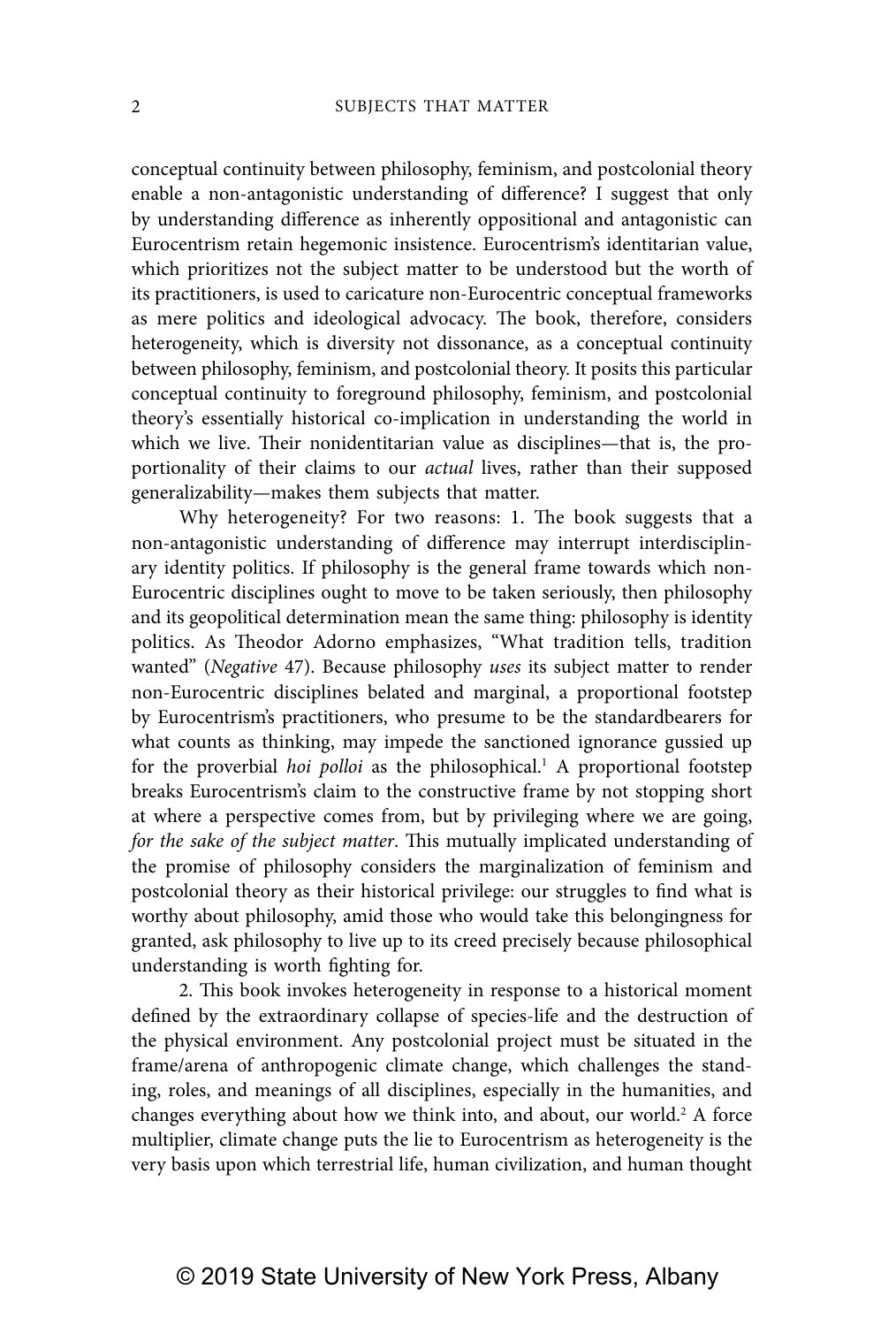depend. The localized readings contained herein juxtapose how heterogeneity works in philosophy, feminism, and postcolonial theory specifically when we are facing a devastating loss of heterogeneity. Part of this attempt to rejuvenate certain aspects and/or premises of these conceptual frameworks involves reckoning with the scale of climate change. In place of a comparative analysis of climate change discourse in these disciplines (and, relatedly, discourse of the animal, posthumanism, or biopolitics, for example), the book reinvigorates heterogeneity as a tenet and tool. If all critical discourse must somehow be situated in the frame/arena of anthropogenic climate change, what are the implications of valuing heterogeneity in a catastrophically challenged world?

The discretionary reference to extant scholarship is the result of following a common thread in philosophy, feminism, and postcolonial theory to learn about heterogeneity. I do not pit these disciplines against each other, but try to understand the concept of heterogeneity in the work of various scholars. I also do not put forward the somewhat idiosyncratically defined textual selections as representatives of "good" philosophy, feminism, and postcolonial theory. In pursuit of what Adorno calls an "intellectual experience," which must necessarily remain "grounded in the subject matter" (Lectures 29), the book's lovingly orchestrated moments of exegetical exchange, between traditions and their sacred texts, focus on small moments of affinity and disappointment to confound and limit our habitual disciplinary lexicons.3

Advancing heterogeneity as a conceptual continuity between philosophy, feminism, and postcolonial theory undermines what is conventionally and/or traditionally deemed feminism's and postcolonial theory's diagnostic and/or corrective stance vis-à-vis philosophy tout court. Feminism and postcolonial theory, which are already in dialogue with the rich tradition of European thought, evince how disparate experiences cannot be grasped with only our usual conceptual apparatus. By taking their derivative and marginal rank for granted, Eurocentric identity politics ignore the contributions of interdisciplinary scholarship towards an understanding of our heterogeneous world. As just one example of a common subject matter between philosophy, feminism, and postcolonial theory, heterogeneity allows the nonidentitarian value of these disciplines to emerge. Such fluid family resemblances seem especially salient to reinvigorate heterogeneity as ideal and instrument from within the frame/ arena of anthropogenic climate change.4

Notwithstanding the book's aspirational trajectory, I give prominence to disciplinary debates occurring in the western academy. These are the debates I have been privy to, and I have lived some of them. My education in philosophy, feminism, and postcolonial theory began in the United States when I arrived as an immigrant for undergraduate study. During the fall semester of my sophomore year in college, I took my first philosophy class as well as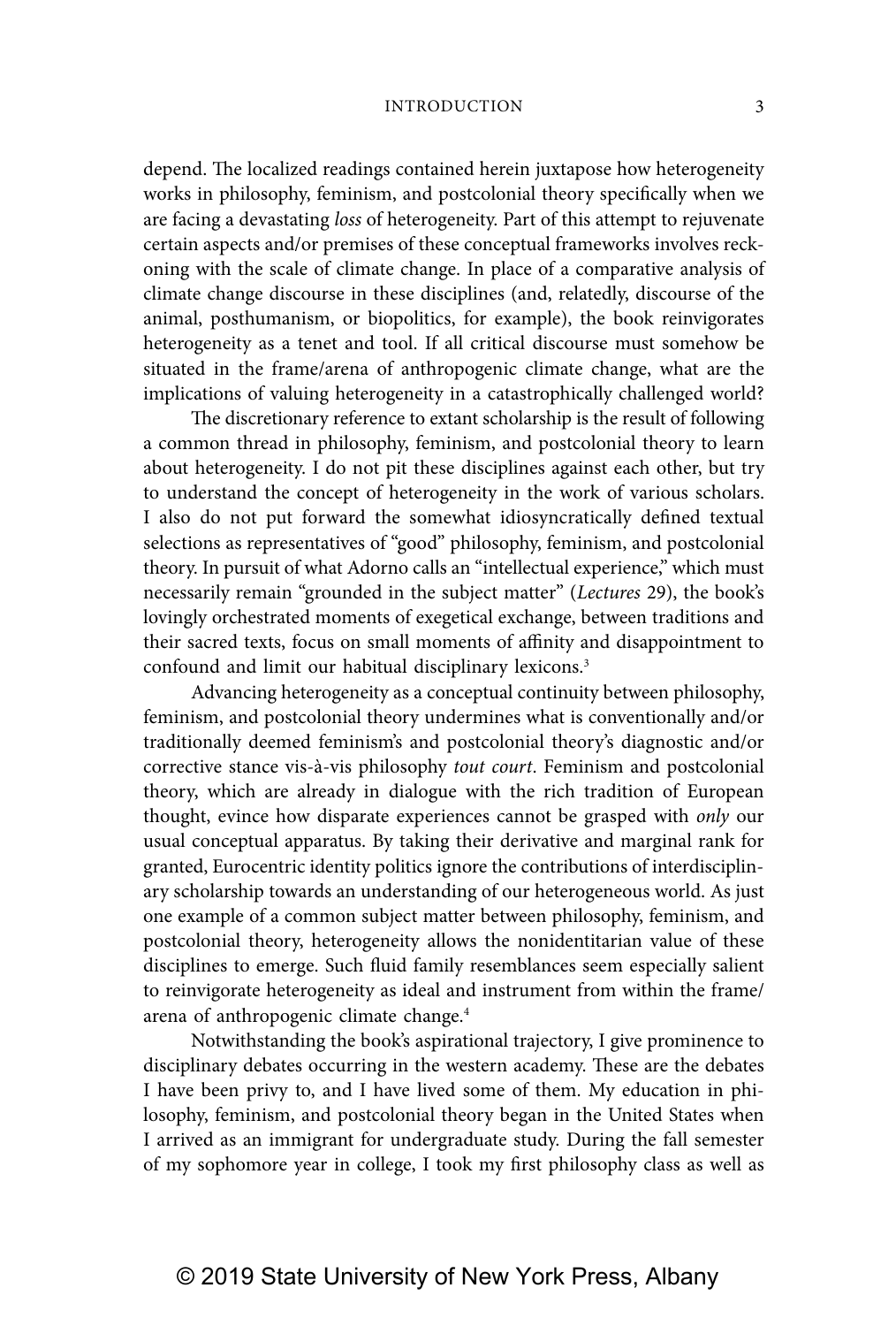my first course in nonwestern feminisms. It was then that I noticed how these different fields take up similar questions about truth, justice, and the good life. Prior to my arrival at the age of eighteen, I had already lived in various countries such as Libya, Canada, Venezuela, Greece, and Poland, which complicated any claim to a so-called Indian identity. I am obliged, however, in the United States, to adopt the identity of a woman of color.<sup>5</sup> I can say that this book is written from the perspective of an Indian citizen who is a woman of color in the Euro-US academy.6

What this perspective means beyond the categorial is perhaps illustrated in the texture and feel of the readings themselves because the exegetical exchanges orchestrated in this book are meaningful. They are an attempt to grapple with that unspeakably vile power that defends reason with anything but reason: this fight is never fair; no low is too low; the Great Game usually wins. Just as Hortense Spillers reminds us, we are still struggling to define our object, as the revulsion, brutality, and malice we encounter in the name of tradition can only be called racism on a lazy day (Black, White x, xii).<sup>7</sup> Violent repetition of identity's categorial discharge turns rhetoric into reality by contracting living, vital heterogeneity into mere oppositional antagonism for gratuitous destruction. A relentless narrative devoid of substance—the nihilism of entitlement is obviously soul destroying—ensnares heterogeneous, historical life by obliging its victims to prove a negative. Even the few herculean victories against this real (not cogitative) power rarely seem to change the comfortable social world that is the Euro-US academy. By laboring for the rational and humane, contra the performative cruelty of prolonged categorial prestige, this book attempts to make real the abyss between effortfully created (silent) meaningfulness and effortlessly repeated (noisy) stereotype.

While the protocols of Eurocentric identity politics recommend enlisting a "daddy text" to be considered philosophical, this is a postcolonial book. To whom it may concern: I am not an Adorno scholar in the traditional sense; he figures as a useful fiction to make a philosophical point. I do not use Adorno to reconstitute a critical genealogy of the postcolonial (that is, Adorno as proto-postcolonial) but engage postcoloniality in two ways: as a historical era and as a conceptual accomplishment. The first approach purposes Gayatri Spivak's claim that there is no postcolonialism as long as colonial devastation refurbishes itself as globalization and development. Considering the manifest importance of postcolonial theorists' multifaceted analyses of capitalist exploitation's durability, the book attempts to make postcoloniality real as a historical moment. To this end, I explain how Eurocentric identity politics prevent extremely hard-won historical achievements from making a difference beyond the superficial and perfunctory. Thwarting Eurocentrism requires us to convey and uphold the subject matter and not insulate the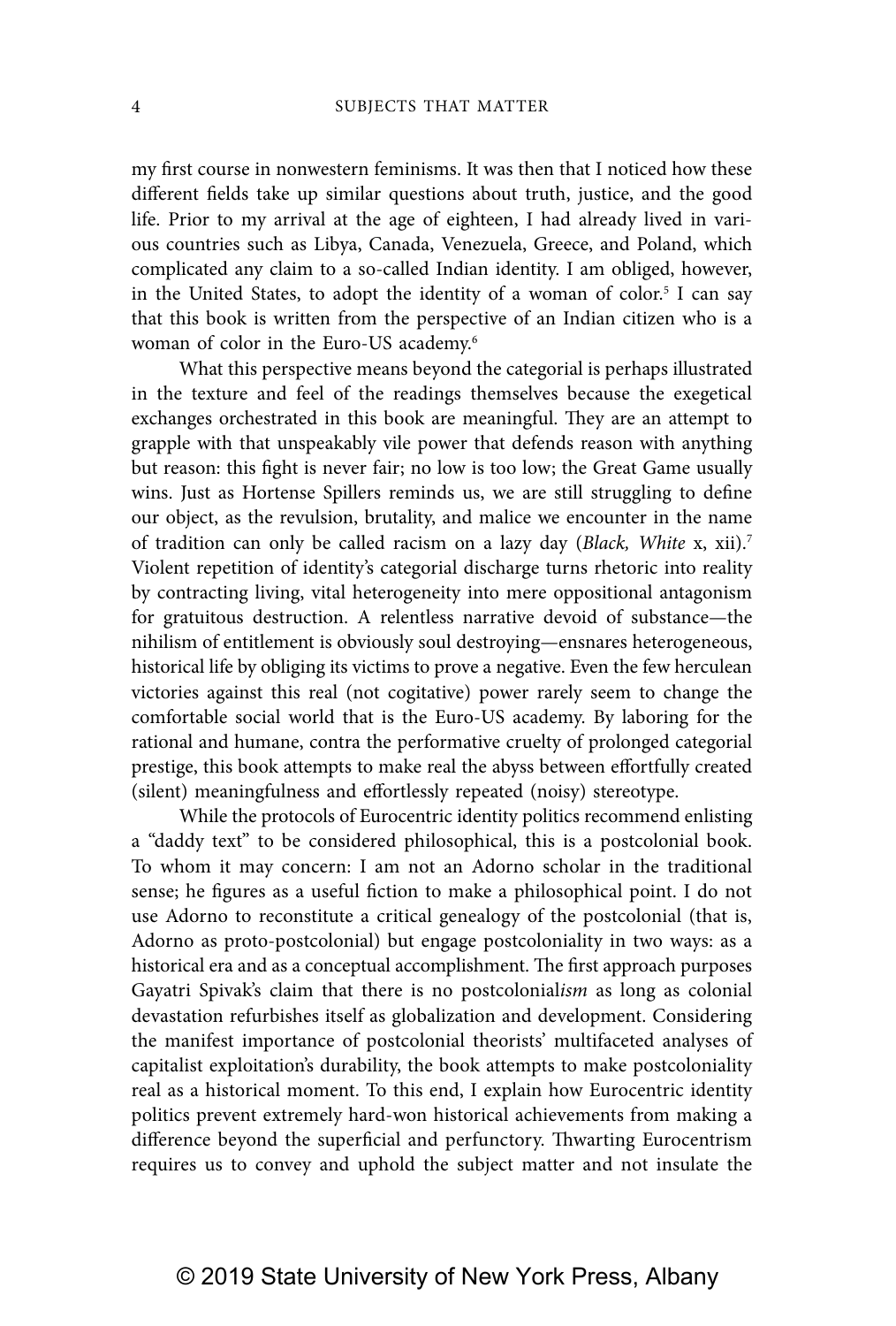inveterate disciplinary framework at hand. This is the postcolonial move of the book. Its locus is heterogeneity as it emerges as subject matter, and how this subject matter may be reinvigorated from within the frame/arena of climate change.

In terms of postcoloniality as a conceptual accomplishment, the book does not conflate postcoloniality with cultural criticism par excellence but focuses on its philosophical dimension. Postcolonial theory and cultural criticism when coalesced lead to a vaguely articulated critical posture that appropriates and displaces other discourses (for example, African-American feminism) and reduces postcolonial theory to the applied version of postmodernism and deconstruction (which is very different from Spivak's "setting to work").<sup>8</sup> If the particular concentration of understanding known as the concept is at the core of a Eurocentric sense of exceptionalism, then the book takes the conceptual turn to provide an understanding of the philosophical in different terms.<sup>9</sup> I define postcoloniality as the striving for a non-antagonistic understanding of difference. (This simple definition with all its utopic implications clashes with the violent history of colonialism and neocolonialism and creates a sort of ironic and melancholic stage for the readings the book conducts.) The possibility for the encounter with heterogeneity—that is, for what Spivak terms "the experience of the impossible" (Aesthetic 341), heterogeneity being at once utterly omnipresent and out of reach—is exegetical. Assembled at the subject matter of heterogeneity, philosophy, feminism, and postcolonial theory do not rehearse a categorial discharge, but set forth the value of postcoloniality as both a historical era and conceptual accomplishment.

Any analysis of subrepted material conditions of philosophical inquiry begs the question of the *place* of the exegetical, especially because Eurocentrism's closed circuitry hinders the qualitative variety of experience necessary to change one's mind. Yoking heterogeneity to postcolonial possibility also runs the risk of facile demands for representation to mirror reality, even if by albeit a more tortuous route: the epistemic strategy of particularization via essentially historical categories of identity. Granting that heterogeneity is empirical reality, it still cannot be apprehended directly, as the heterogeneous does not await revelation as the unsullied.<sup>10</sup> Whereas Eurocentrism's peremptory stellar strut showcases the specular solidity of the (as proclaimed) singularly conceptual, I seek an exegetical rigor that may instantiate postcoloniality's qualitative divergence from cursory grievance-based censure. As distinct from onomatopoeic contrariety (the "post" in postcolonial), the homology between postcoloniality and philosophy may foster precisely the speculative moves that can bring heterogeneity into possibility. Philosophical speculation in turn gives rise to an apocryphal—not Eurocentric identity politics-based—critical genealogy on account of taking difference seriously.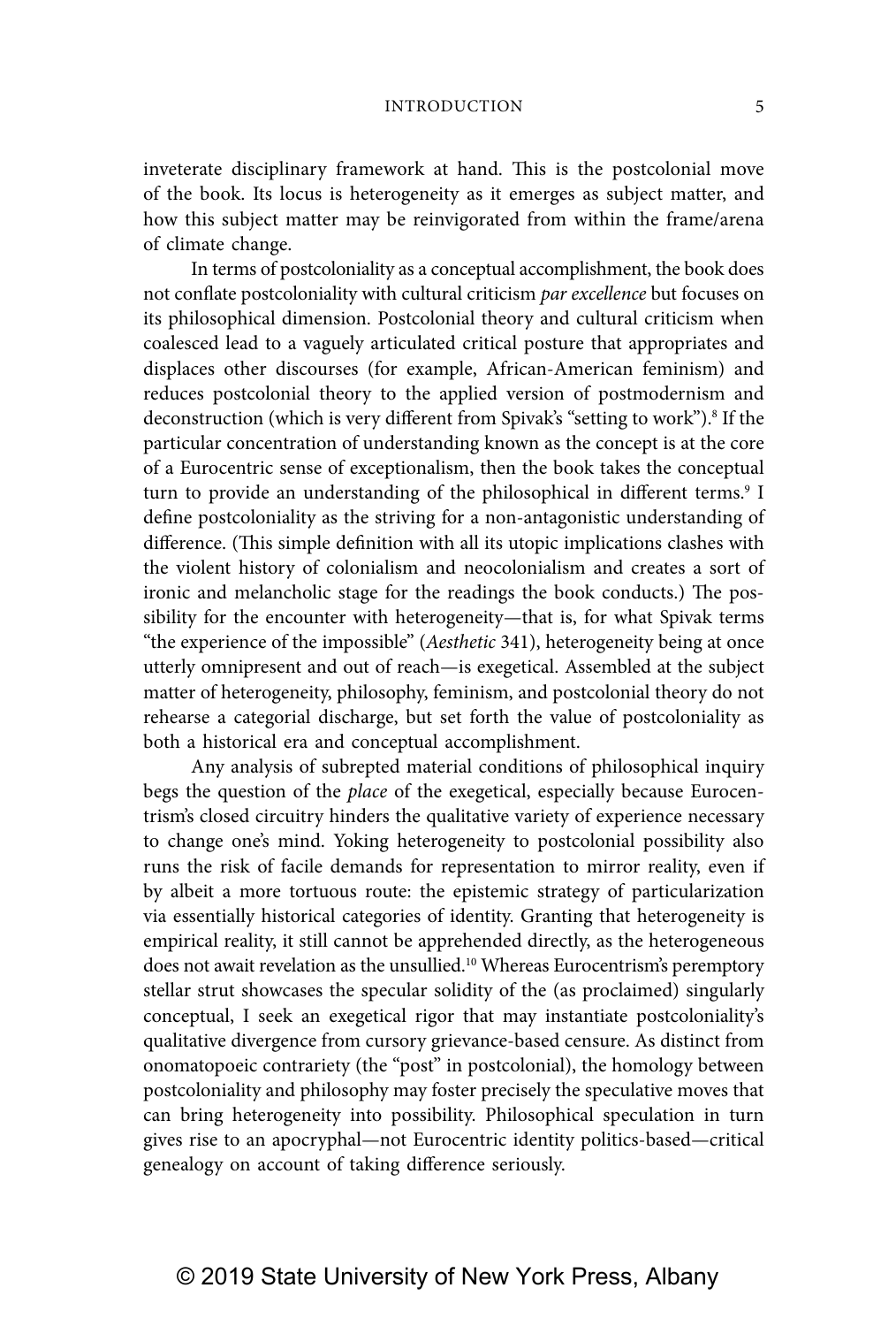This book, therefore, does not approach philosophy from the outside to diagnose and/or correct its failures because, as the striving for a non-antagonistic understanding of difference, postcoloniality is an intrinsic part of philosophical understanding. An exegetically created encounter with heterogeneity, with heterogeneous life entering into a concept meant to understand living, may lead to sincerely earned negativity: it is the difference between experience and its description that permits us to actually *learn* about our historical inadequacy. Attentiveness to whether our conceptual frameworks are adequate for the historical moment in which they are needed may be helpful in connecting the dots between philosophical speculation and a politics of struggle, for understanding difference as inherently oppositional and antagonistic runs the risk of repeating in political struggle the very premises that led to the injustices in the first place. Only the brush with heterogeneity makes self-reflection possible, and facilitating self-reflection is the common responsibility of philosophy, feminism, and postcolonial theory. In a catastrophically challenged world, these disciplines must accompany one another for the sake of the very heterogeneity that makes them subjects that matter.

## Postcoloniality: A Non-Antagonistic Understanding of Difference

I conceived of postcoloniality as the striving for a non-antagonistic understanding of difference in graduate school when I began my dissertation with Gayatri Spivak's "Can the Subaltern Speak?" (1988).<sup>11</sup> The dissertation sought to answer one question: who was Roop Kanwar? Kanwar was a nineteen-year-old widow immolated (sati) on the funeral pyre of her husband on September 4, 1987, in Deorala, India, in front of five thousand spectators. No matter what scholarly tradition I used to understand her experience—philosophers such as Theodor Adorno, Immanuel Kant, Michel Foucault, Friedrich Hegel; postcolonial theorists such as Homi Bhabha, Edward Said, Frantz Fanon, Partha Chatterjee; postcolonial feminists such as Ann McClintock, KumKum Sangari, Mrinalini Sinha, Rajeswari Sunder Rajan; critical race theorists such as Paul Gilroy, Aimé Césaire, Sander Gilman, Lewis Gordon; African-American feminists such as Patricia Hill Collins, Toni Cade Bambara, Beverly Guy-Sheftall, bell hooks; feminist philosophers such as Judith Butler, Eva Kittay, Uma Narayan, Iris Young—I battled contradiction and unknowability. Consequently, I stated in the introduction that the project was about a specific person whose experience evokes horror. But also, the project did not seem to be about her.

When deliberating on my own failure to answer the question my dissertation raised, I did not comprehend why Spivak's concept of subalternity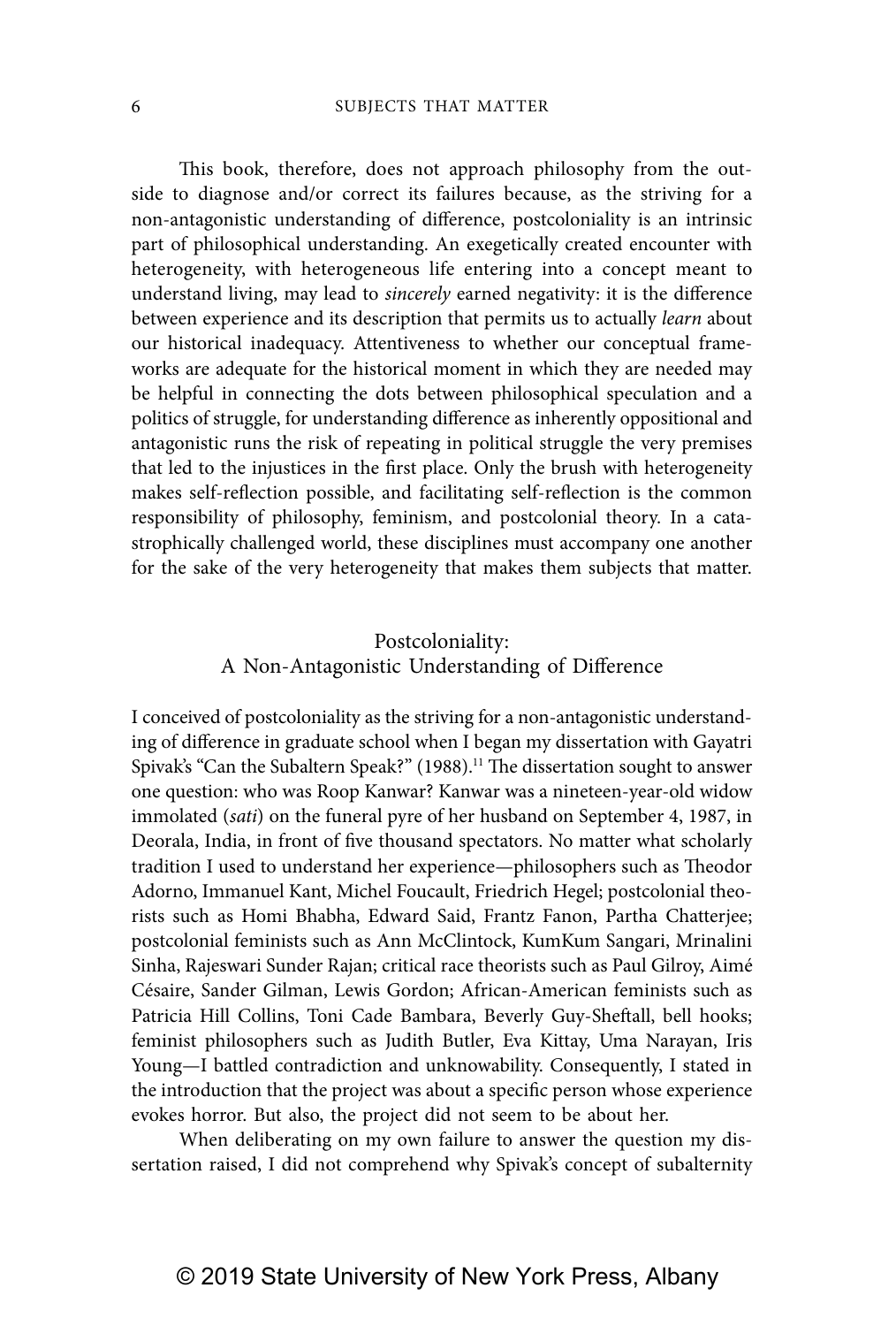in "Can the Subaltern Speak?" was assessed as synonymous with sheer victimization. Notwithstanding postcolonial feminist disapproval of Spivak's putative silencing of the subaltern, the essay's money line (if you will) is the acknowledgment that the "subaltern subject is irretrievably heterogeneous" (284).12 To refute the normalization of silence, Spivak's titular question lends the lie to any proxy (Vertreten) or portrait (Darstellen) that undertakes verisimilitude. At that time in the Euro-US academy, the aggregate ontology of the colonized female body stood in stark contrast to the condition of philosophy that proffered an unknowable subject. Against this desire for authenticity, Spivak interjects her notorious lament that "the subaltern cannot speak"  $(308)^{13}$  It may be worthwhile to briefly reread how she got to this statement, especially since "Can the Subaltern Speak?" entered its thirtieth year of publication in 2018.14

In her essay, Spivak demonstrates the geopolitical determination of discourses that declaredly vitiate the sovereignty of the western subject but in fact rehabilitate this subject's hegemony by ceding the intellectual as a transparent vehicle of the other's transparent voice. To garner actual avenues for subaltern women to speak, Spivak aims for a more nuanced understanding of ideology that can dispute subaltern women's reputed accessibility. First, the beneficent impulse to transmit the other's authentic voice presupposes a "monolith [. . .] [called] 'women' . . . whose unfractured subjectivity allows them to speak for themselves" (278). The subject is typified as fragmented and dispersed (subject rather than Subject) while the oppressed are valorized as unified and whole (for example, "the workers' struggle" [271]). Second, she is mindful of the intellectual's constitutive contradiction: any claim to represent the oppressed evades the representer's complicity in the international division of labor (272). Third, integrating consciousness with knowledge relinquishes the intricate terrain of desire, interest, and subjectivity traversed by ideological production (286).15 Irrespective of disingenuous self-abdications as endowed by the state of philosophy, the sovereign subject's geopolitically determined normativity is the noumenal ground upon which the other's presumably self-conscious identity is promulgated (279–81). But, the intellectual cannot forsake its responsibility to represent (292); it cannot jettison its responsibility to history upon surmising a *sui generis* west; and, it cannot waive its responsibility to ethnography, as incriminated by the (un)canny extraction of its own itinerary via wiping out the other's (291).<sup>16</sup>

Spivak thereby shifts the burden of proof by cautioning that being on the exploiter's side of the international division of labor substantially incapacitates our philosophical agendas (287). Critical discourse cannot simply ferret out the other's purity of consciousness but must limn how subalternity is produced. By tracking the "mechanics of . . . constitution" (289), the intel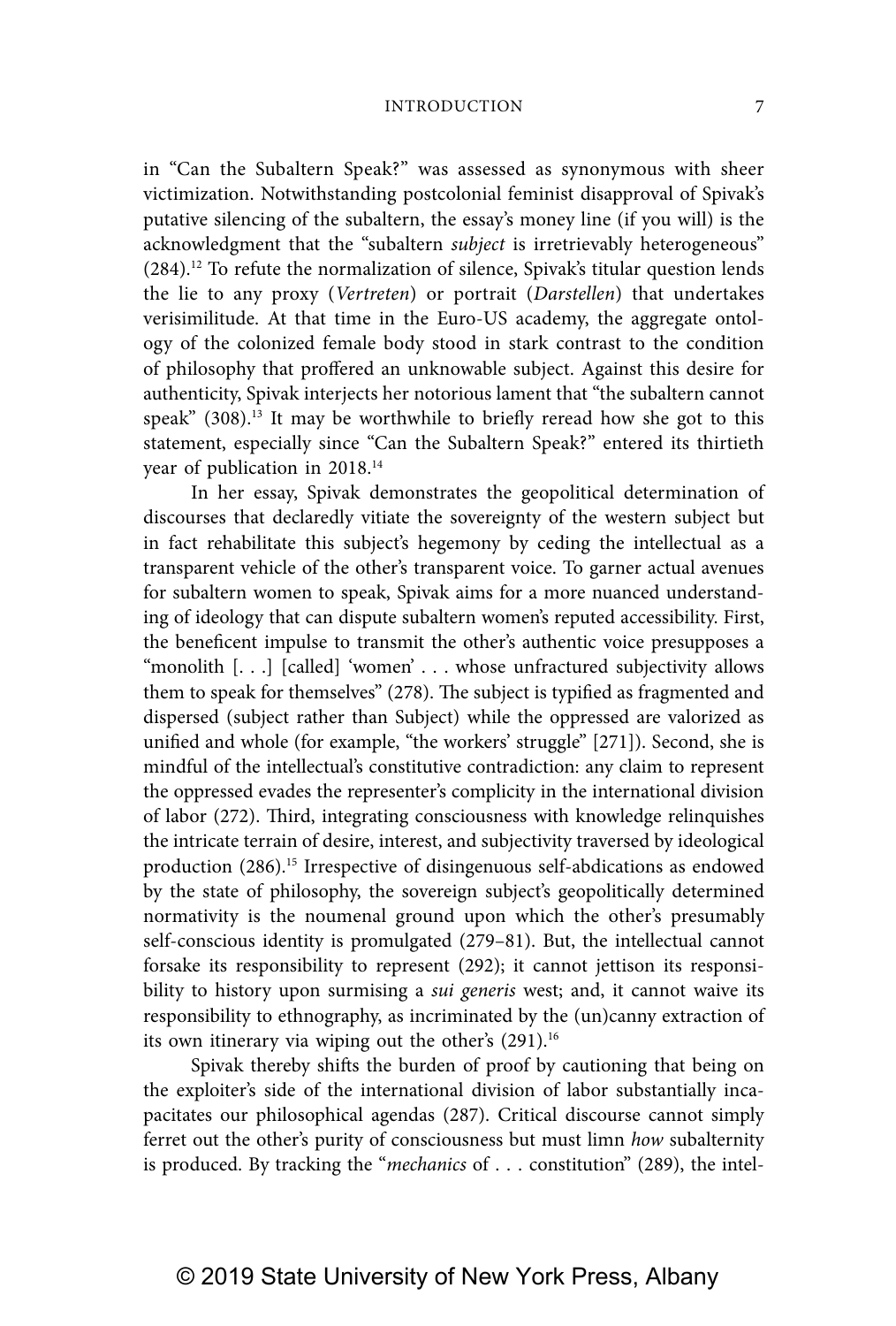lectual "systematically 'unlearns' female privilege" (295) to avert the subaltern's displacement, appropriation, or idealization. On the contrary, the affective and ethical challenges faced by "the female intellectual as *intellectual*" (295, emphasis added), as she excavates an itinerary of unknowing, arbitrate an aporia (302). This is because whether subject or object the "subaltern subject is irretrievably heterogeneous" (284, second emphasis added). After defining subalternity as structurally produced silence, Spivak moves to her case study of sati (suttee is the colonial British spelling of sati), which exhibits epistemic violence in the narrow and general sense: colonialism serves as an "imperfect" (287) example of the violence intrinsic to establishing an epistemé. Colonial and postcolonial debates on sati oscillate the woman between subject- and object-status because they adhere to theoretical conceits like veracity (the voice of the woman) and radical subjectivity (the will of the woman). Spivak balks at these discursive constructions and in their stead moves further back in the opposite direction.

At that time in Euro-US postcolonial studies, she returns to the archive of antiquity, the Hindu texts of the *Dharmasastra* and the Rg-Veda, wherein she cannot come across the subjectivity of the widows who were burned, and, hence, have the makings of a "counter sentence" (297). When compared with culturalist accounts of sati that hypostatize false positives—western culture gives women the right to choose (to live); nonwestern culture gives women the right to choose (to die)—her scrutiny of the Dharmasastra and the Rg-Veda confirms that subject- and object-status actually mean the same thing: the widow's self (in outline) is a structural effect. Retroactive facsimiles of her voice or will culturally predestine the widow regardless of whether sati is ritual or crime. Postcoloniality in turn becomes mired in "a foreshortened history of female victimhood" (Hortense Spillers's phrase) because the widow's cultural lineaments are left intact. In place of the seductive expedience of veracity and radical subjectivity, Spivak characterizes the intellectual's charge as "measuring [the] silences" (296) by which the allegedly nonpareils obliterate their utter contingency. She scrupulously "plots a history" (297) of how structures recuperate the heterogeneity they resist as sexual difference: the woman is either a victim or heroic. Per Spivak's concept of subalternity, to want postcoloniality (the intricate terrain of desire, interest, and subjectivity) is to want heterogeneity at the site of that violence where meeting the gendered subaltern is the experience of nothing.

In an interview with Elizabeth Grosz, Spivak states that "the limits of . . . theories are disclosed by an encounter with . . . [the] other. . . . So, I am fundamentally concerned with that heterogeneity" (Critic 11). The systemic machinery of identity and difference blots (out) this heterogeneity in the interest of its own self-sustaining trajectory: any proper name can be inserted here. This heterogeneity's very irretrievability sets the course of the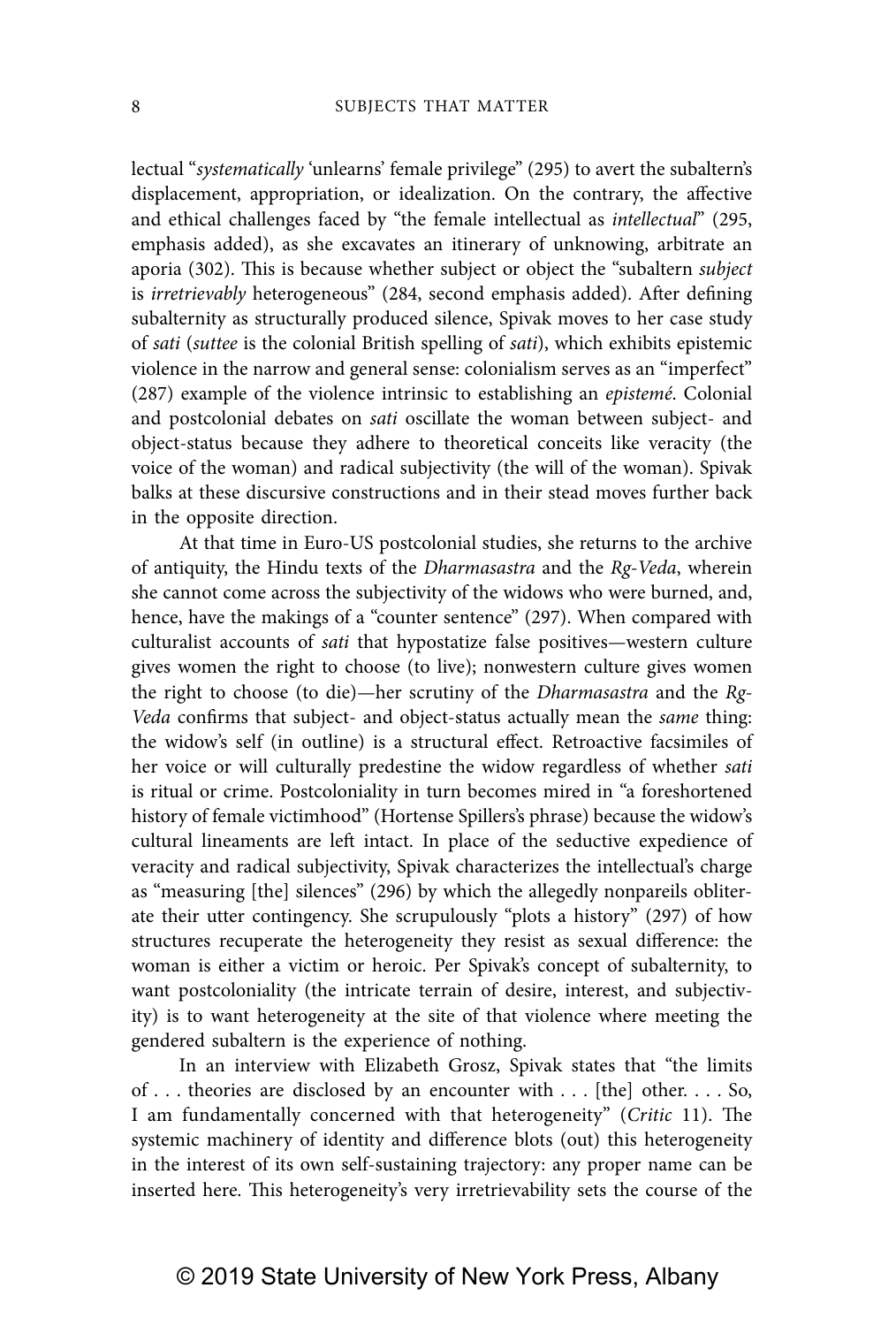postcolonial critic who tracks a process of unknowing that effects the subaltern's subject and object ventriloquist functions—that is, either the woman wanted to die (sati), or the woman was forced to die (suttee) ("Subaltern" 297). The knowing and unknowing that so transpire are not contradictory but aporetic. Spivak elaborates that

one is haunted by the ghost of the undecidable. . . . When we find ourselves in the subject position of two determinate positions, both right—or both wrong, of course—one of which cancels the other, we are in an aporia which by definition cannot be crossed. Yet, it is not possible to remain in an aporia. It is not a . . . dilemma, a paradox, an antinomy. It can only be described as an experience. It discloses itself in being crossed. . . . In the aporia to decide is the burden of responsibility. ("Moral"  $105-6$ )<sup>17</sup>

The fundamental concern with "that heterogeneity" instigates the experience of crossing an aporia whence the synonymy of knowing and unknowing makes ethics "a problem of relation rather than a problem of knowledge" (105).<sup>18</sup> In this place of undecidability, we accede to "an experience of the figure"—that is, "of that which is not logically possible" (105).

I suggest that the experience of the figure, of crossing an aporia, of the burden of responsibility, is only viable when we bear a non-antagonistic understanding of difference. An understanding of difference as inherently oppositional and antagonistic repudiates the very heterogeneity that makes any relationship possible. If we are defined by identitarian conceptual cultures, whose administered systematicity is self-perpetuating, then self-preservation perforce involves killing off our freedom to be responsible. Few are willing to pay the price for responsibility in an upside-down world that makes liars of us all by virtue of category alone. If postcoloniality is the pursuit of the irretrievably heterogeneous, then it strives for that non-antagonistic understanding of difference that lets heterogeneity be.

## Section One: Heterogeneity

The first section of the book is "Heterogeneity." The five chapters that comprise this section introduce heterogeneity as a common subject matter of philosophy, feminism, and postcolonial theory. The first chapter uses the bridges built by postcolonial theorists' varied engagements with Theodor Adorno to suspend the conventional and/or traditional dialectic of the western philosopher and (their) postcolonial critic. As these scholars have already challenged Adorno's Eurocentrism, I concentrate on reorienting postcolonial theory from a diagnostic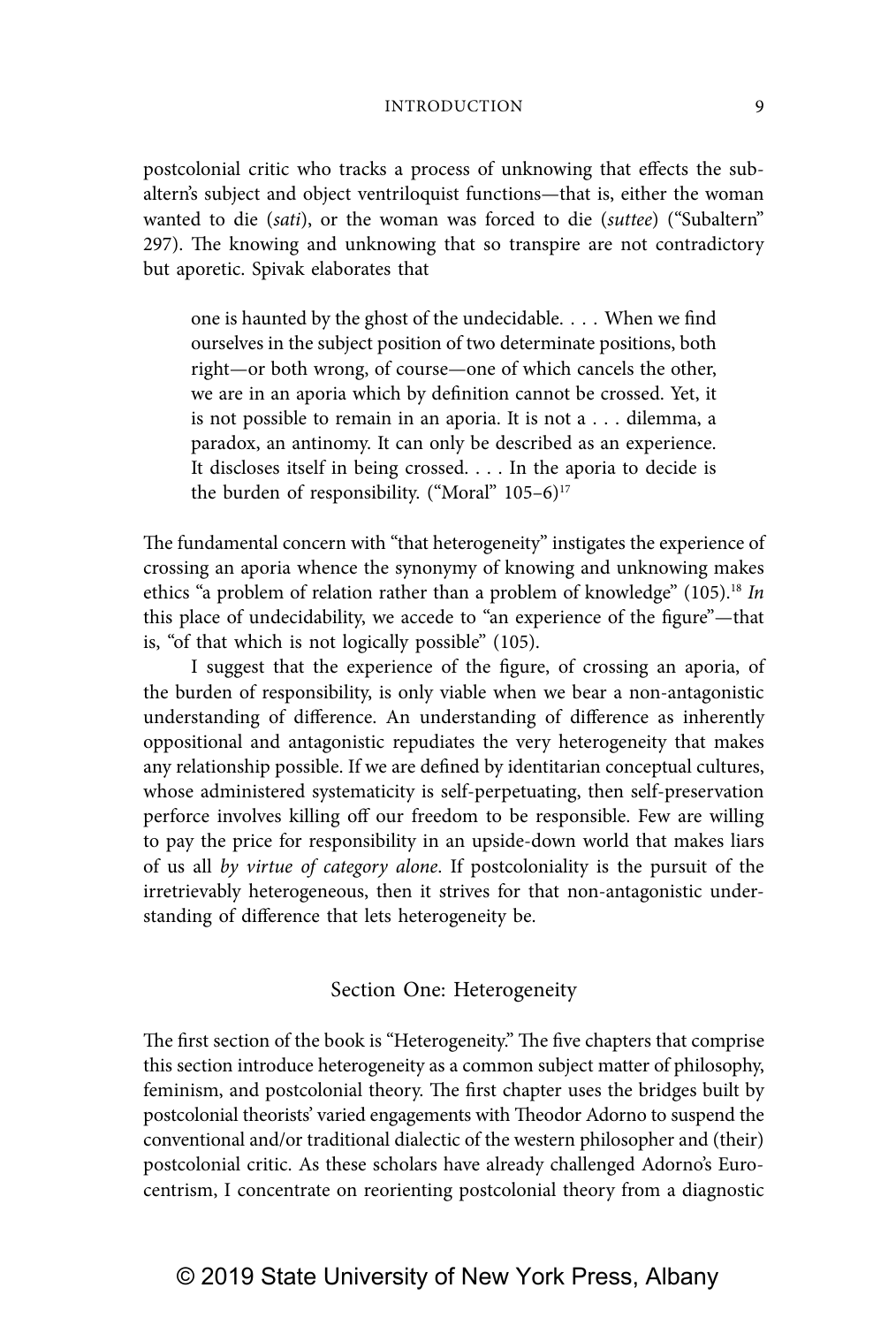and/or corrective standpoint to the philosophical charge of its enterprise. I conceive this philosophical charge to be the striving for a non-antagonistic understanding of difference. What is at stake is making postcoloniality real as a historical era and conceptual accomplishment so that it may truly make a difference in how we understand subjectivity and agency.

The second chapter reads the "Introduction" and the "Concepts and Categories" section of Theodor Adorno's Negative Dialectics (1973) to stage what may be called the postcolonial Adorno. I do not regard Adorno as a postcolonial critic avant la lettre, but indicate how negative dialectics such as postcoloniality is the striving for a non-antagonistic understanding of difference inimical to the inexorability of identity and difference. I recognize this germ of postcoloniality in Adorno's conceptual framework because he poses for philosophy an essentially historical task: to convey and uphold the heterogeneous. His philosophy and anti-philosophy at once honor the subject matter to be understood against an identity-based philosophical practice that forgets why its tradition brought this subject matter to life.

In chapter 3, I revisit Spivak's concept of subalternity as a placeholder for heterogeneity by reading portions of the "History" section of A Critique of Postcolonial Reason: A History of the Vanishing Present (1999). Specifically, the chapter follows Spivak as she trails imperial proceedings that dispense the role of agent/implement to the Rani of Sirmur for the changeover of an epistemé: from tradition to modernity. (Rani is the Hindi word for Queen. A fuller biography of the Rani is provided in the chapter itself.) The Rani's figuration in the colonial archive shows how identitarian conceptual cultures turn colonialism into civilizing mission. I suggest that Spivak's venture to experience "relation with" instead of "knowledge of " the Rani is important for three reasons: 1. Rummaging for the colonizer and colonized via an antagonistic understanding difference depreciates their heterogeneity. Both emerge ready-made. 2. These proper names cordon off what could only have been a historical relationship in colonialism between those identified. 3. Postcoloniality as the striving for a non-antagonistic understanding of difference upends precisely this legacy of Europe and its Others, which is still used to sheath Eurocentrism's practitioners notwithstanding its utter contingency.

Having located heterogeneity as a common subject matter of philosophy and postcolonial studies, I move in the fourth chapter to feminist theory. It reads Barbara Christian's iconic essay, "The Race for Theory" (1987), which received much opprobrium upon publication. Although Christian's statements were stereotyped as boosting minority identity politics, the chapter suggests that Christian's concept of the race for theory subverts the logic of major and minor traditions: since major theorists lack the cultural competency necessary to provide a meaningful understanding of difference, they cannot combat the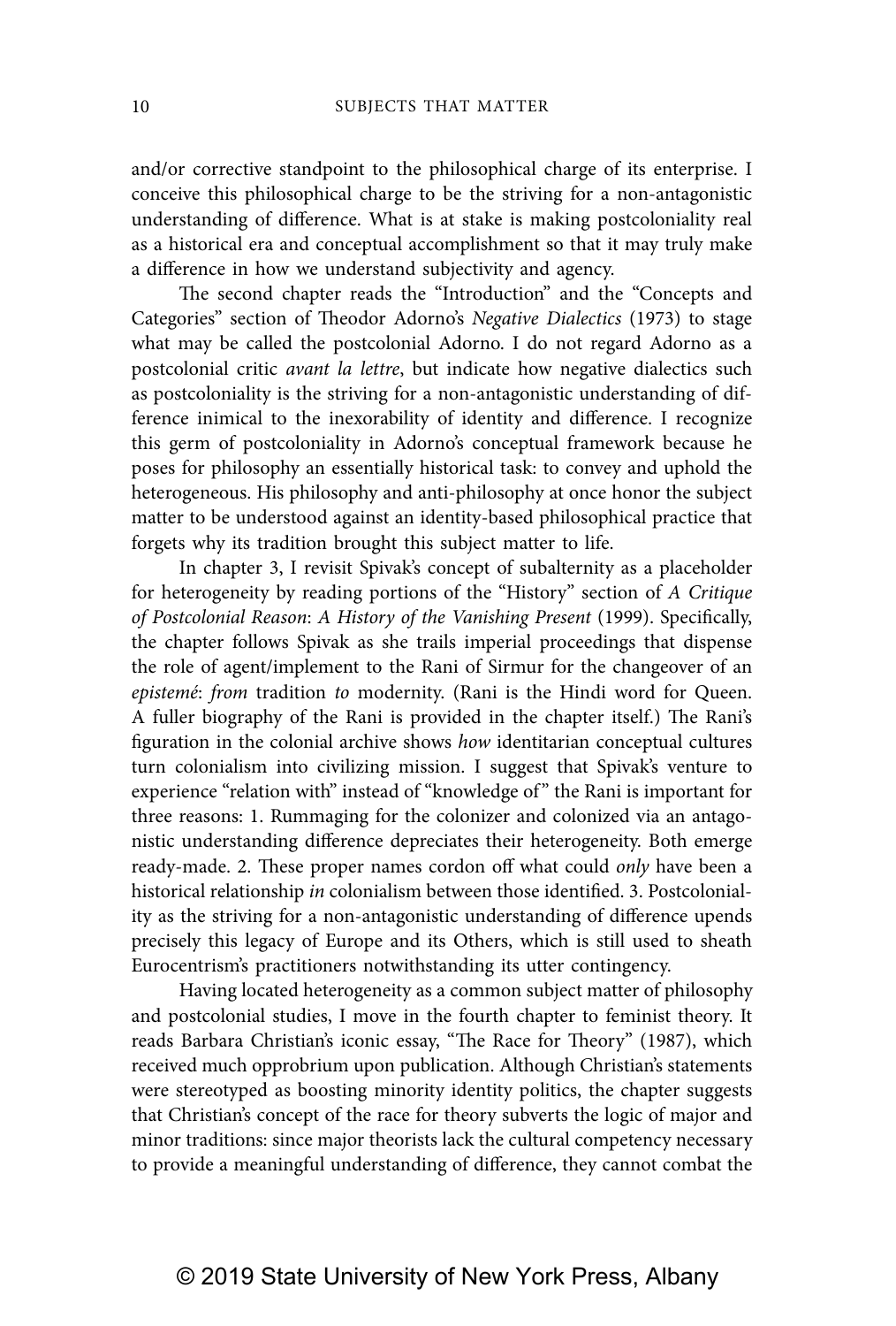actual historical challenges at hand. Major discourse abrogates this historical inadequacy by relegating non-Eurocentric traditions to perspectival roles in knowledge production without any general implications. In light of the actual course of history, however, Christian charts how major discourse erases that race for theory that black women will (always) have been.

Any postcolonial project in the Euro-US academy must acknowledge how certain strands of postcolonial theory are complicit in minimizing black women's works. At the time that Barbara Christian published "The Race for Theory," Eurocentrism pitted postcolonial theorists against older minorities by portraying the former's knowledge production as a model minority discourse. In response to this supersession, Spivak posits the African-American experience of negotiated independence as the paradigmatic case of postcoloniality in the United States. Spivak's analysis centers on South Asian migrancy for aspirational class advancement, but the chapter uses Spivak's description of Euro-US postcoloniality to make two suggestions: First, by challenging the antagonistic understanding of difference that prolongs major discourse's hegemony, black women's works are paradigmatically postcolonial. Second, black women's exercitation of the heterogeneity dislocated by the diminution to minor status makes black women's works exemplarily western. Inasmuch as the difference from the normative is underived from Eurocentrism, this tradition demonstrates the historical inadequacy of major discourse's conceptual cultures. The heuristic metonymy—black women's works are paradigmatically postcolonial and exemplarily western—brings Eurocentric identity politics to crisis: if the metaphysics of presence is no longer the only knowledge the west has to offer, then black women's works are essential for a philosophical understanding difference.

## Section Two: The Resurrection of the Flesh

The first section of the book addresses heterogeneity as a common subject matter of philosophy, feminism, and postcolonial theory. It identifies this common subject matter to refute practitioners of Eurocentric identity politics who presuppose thinking to be their exclusive purview. These chapters delineate how a non-antagonistic understanding of difference prioritizes the subject matter rather than the theoretical framework at hand. In the second section, this postcolonial move of the book—not using the subject matter to sustain a tradition's sanctioned ignorance and hegemonic posture—brings these disparate conceptual frameworks together to confront climate change. I begin with the recognition that the sheer scale of climate change and its associated threats defy the book's operational logic of using heterogeneity as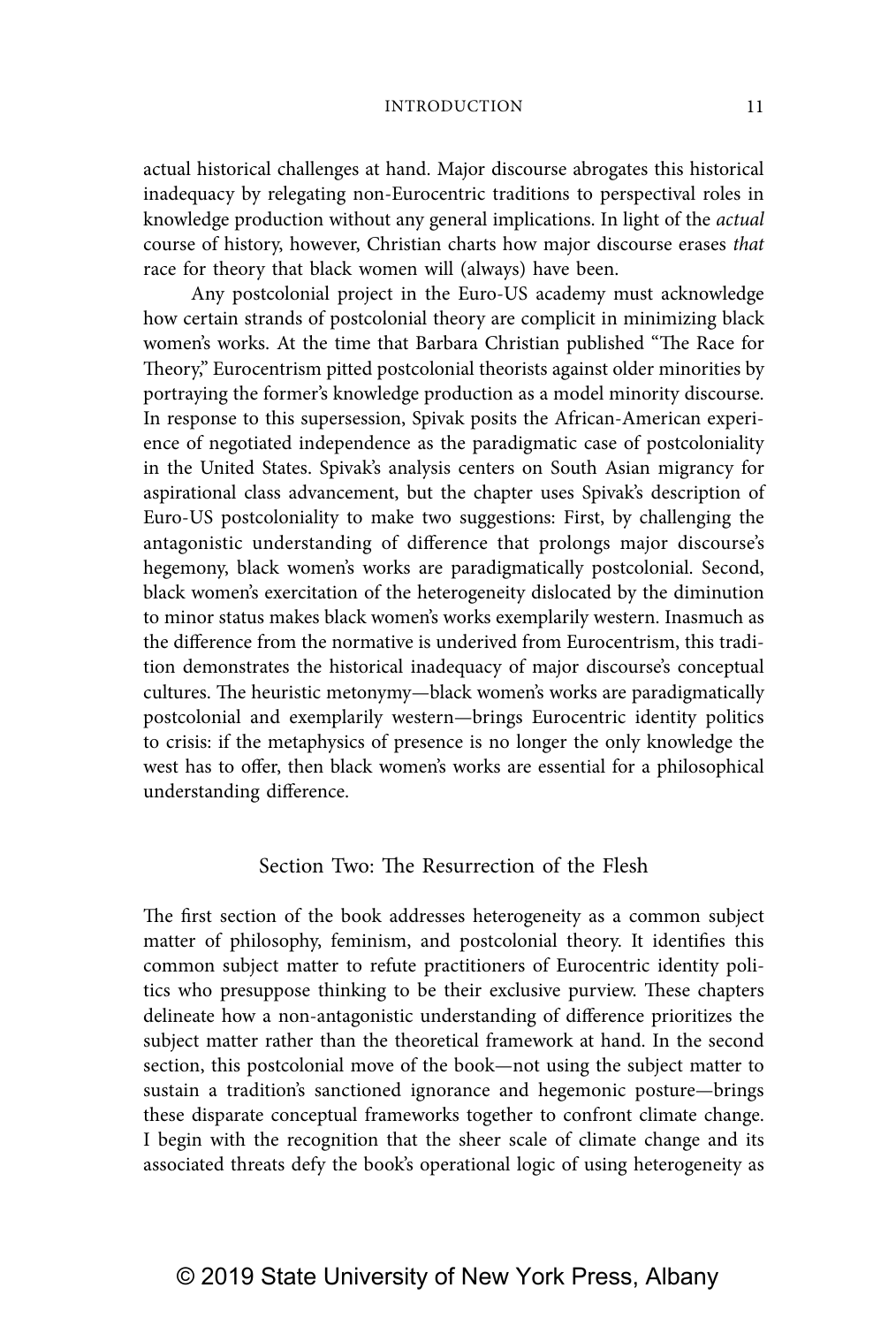a value and tool to set a frame and facilitate the action. At issue is whether our understanding of postcoloniality as the striving for a non-antagonistic understanding of difference is adequate for a historical moment defined by a staggering loss of biological heterogeneity amid the ongoing and further anticipated devastation of species-life with the physical environment.

In Percy Bysshe Shelley's poem "Ozymandias" (1818), "a traveler from an antique land" describes his encounter with "Two vast and trunkless legs of stone / [that] Stand in the desert . . . [and] Near them, on the sand, / Half sunk a shattered visage."<sup>19</sup> The traveler observed this ruined, almost lost visage, "whose frown, / And wrinkled lip, and sneer of cold command, / Tell that its sculptor well those passions read / Which yet survive." He further recounts an inscription on the pedestal beneath the trunkless legs: "My name is Ozymandias, King of Kings; / Look on my Works, ye Mighty, and despair!" Whereas surety in our exceptionalism entitles us to presume a recipient of this ancestral injunction, Shelley ends his poem with a truer prospect: that "Round the decay / Of that colossal Wreck, boundless and bare / The lone and level sands stretch far away" (870). Shelley does not reassure the reader of the continuity of an intelligence who receives the admonishment because the "sands" subsume the human remainder. The extension of these sands around the almost entombed artifacts of disintegration—and then beyond the scope of the imaginative eye—undermines the posterity figured by hearsay: a speaker who relates to the reader what the traveler related to it.

In the middle distance of a humanized world, our grasping the possible impossibility of our self-preservation seems to require some future intelligence that gazes comprehendingly at flooded cities, whose towers and skyscrapers are hopefully at least nesting sites for colonies of seabirds. Yet, climate change is the ultimate context that imperils all that we presume and are. In lieu of an intelligence receiving an antecedent's warning, our geologic legacy may be met by illimitable silence. As the apotheosis of our life as a species, climate change takes us over a threshold: it mocks the "[h]alf sunk . . . shattered visage" of human exceptionalism. When nothing remains to interpret our oblivion, why the merciless infliction of this forgetting of our actual proportions? The very vastness and intimacy of climate change calls into question the prospect of exegesis, for there may be no apocryphal genealogy of a nameless traveler who saw the "Works" of a nameless sculptor who left a mark "on . . . lifeless things." It is this sculptor who made the "frown . . . and sneer" that "well . . . read" the abject silliness of a "King of Kings" whose decapitated head, lying askance, half-buried amidst "boundless and bare . . . sands," proclaims itself among his peerless "Works" (870).

The chapters in the second section do not necessarily refigure the absurdity of human hubris but follow the logic of scholars whose disputations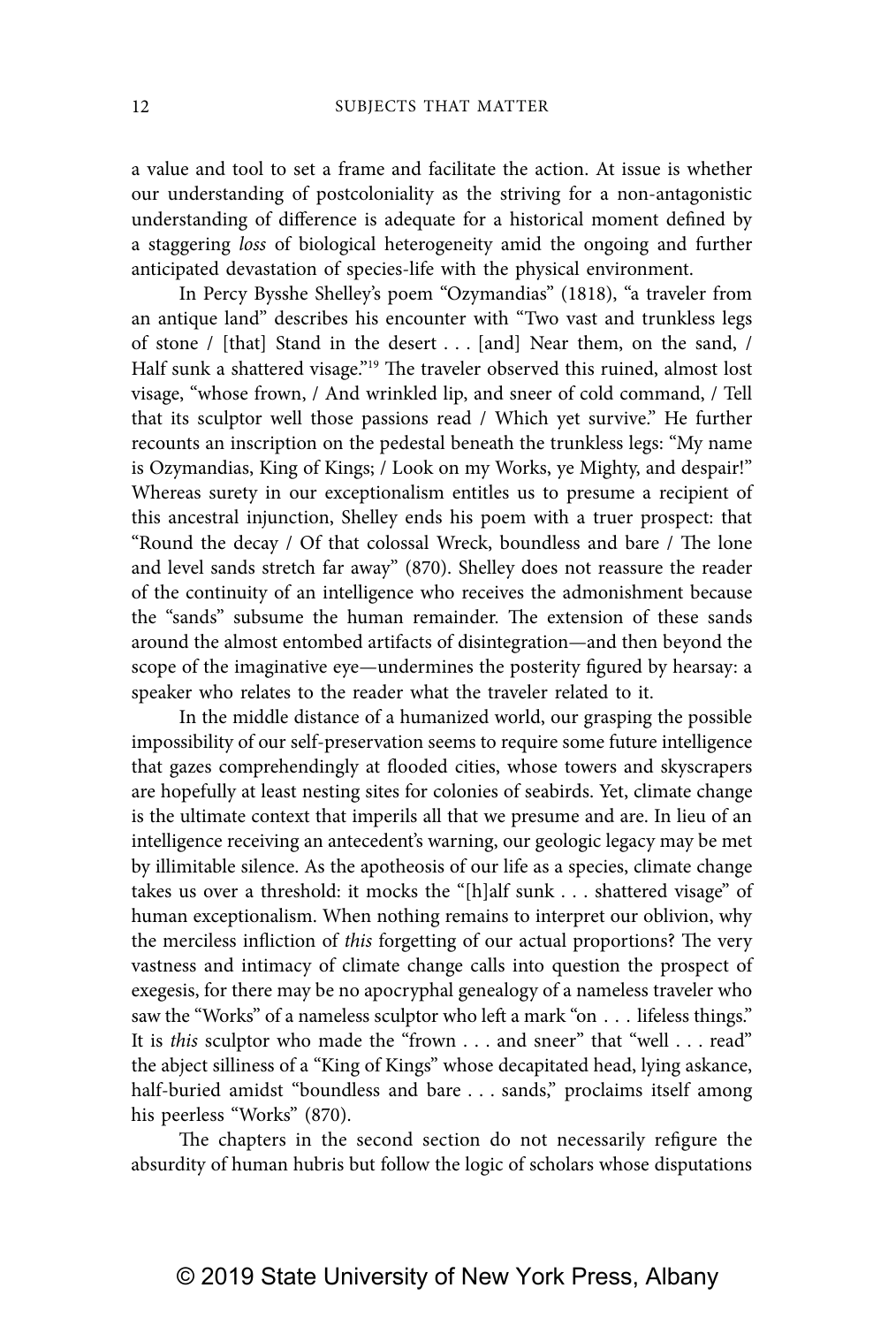of cultural determinism reiterate rather than rupture human exceptionalism. From within the catastrophic frame/arena of anthropogenic climate change, these readings garner how the striving for a non-antagonistic understanding of difference is historically inadequate when grounded by the nature and culture dualism. I chart the route that culminates in subalternity to arrive at that aporetic juncture where we might gain a cosmogonic peek at how a world is (un)made. At this moment of exegesis, we witness how nature's heterogeneity is cut (out) from our sacred texts for the functional concept of nature, which keeps nature itself in the penumbra of an exceptional species. This heterogeneity is experienced as the crossing of an aporia because cultural overdetermination manufactures nature as the signifier of irreducible human difference.

This section's chapters scuttle the logic of a humanized world that deflects its utter contingency by dint of a benighted cultural identity for which nature and culture actually mean the same thing: they are the result of conceptual cultures that fortify human exceptionalism. I suggest that because of the bloody brutality by which we damn nature—a history of theft, cruelty, and murder that (now) calls itself postcolonialism—the nature and culture dualism is no longer the exclusive provenance of western culture. The possible impossibility of our self-preservation as a species exposes the unrelenting silence that awaits us all. In keeping with our traditional doggedness and eternal hope, at least when it comes to lost causes, we may assume the risk of our further debasement in our equivalence with nature to embolden culture. Against this doctrinal casuistry, postcoloniality as the striving for a non-antagonistic understanding of difference allows explanations to come "from all sides" (Spivak, "Culture" 360). These explanations of culture—that is, of how this explanation of culture came to be the explanation of culture—invalidate cultural continuity fomented by an antagonistic understanding of difference.

I would like to return to that aporetic juncture wherein knowing and unknowing mean the same thing: both are an encounter with irretrievable heterogeneity. Spivak creates a "relation with" (not "knowledge of") the gendered subaltern to avoid what she terms her "moot decipherment" (Critique 309) as either subject or object, while I stage the experience of crossing an aporia quite differently. When exegesis shows us how nature is turned into its mercenary concept, we may experience the crossing of an aporia as what Adorno terms "the resurrection of the flesh" (Negative 207) to aver the actual suffering of subjects immured by the systemic machinery of identity and difference. The proper names conferred by this kind of conceptual culture are products of abstraction that turns what is alive into what is ancillary.

Marshaling Adorno's call for resurrected flesh, I turn the aporetic juncture into a kind of zero degree: here, knowing and unknowing take us to a potentiality of embodiment that is heterogeneous. The crossing of an aporia,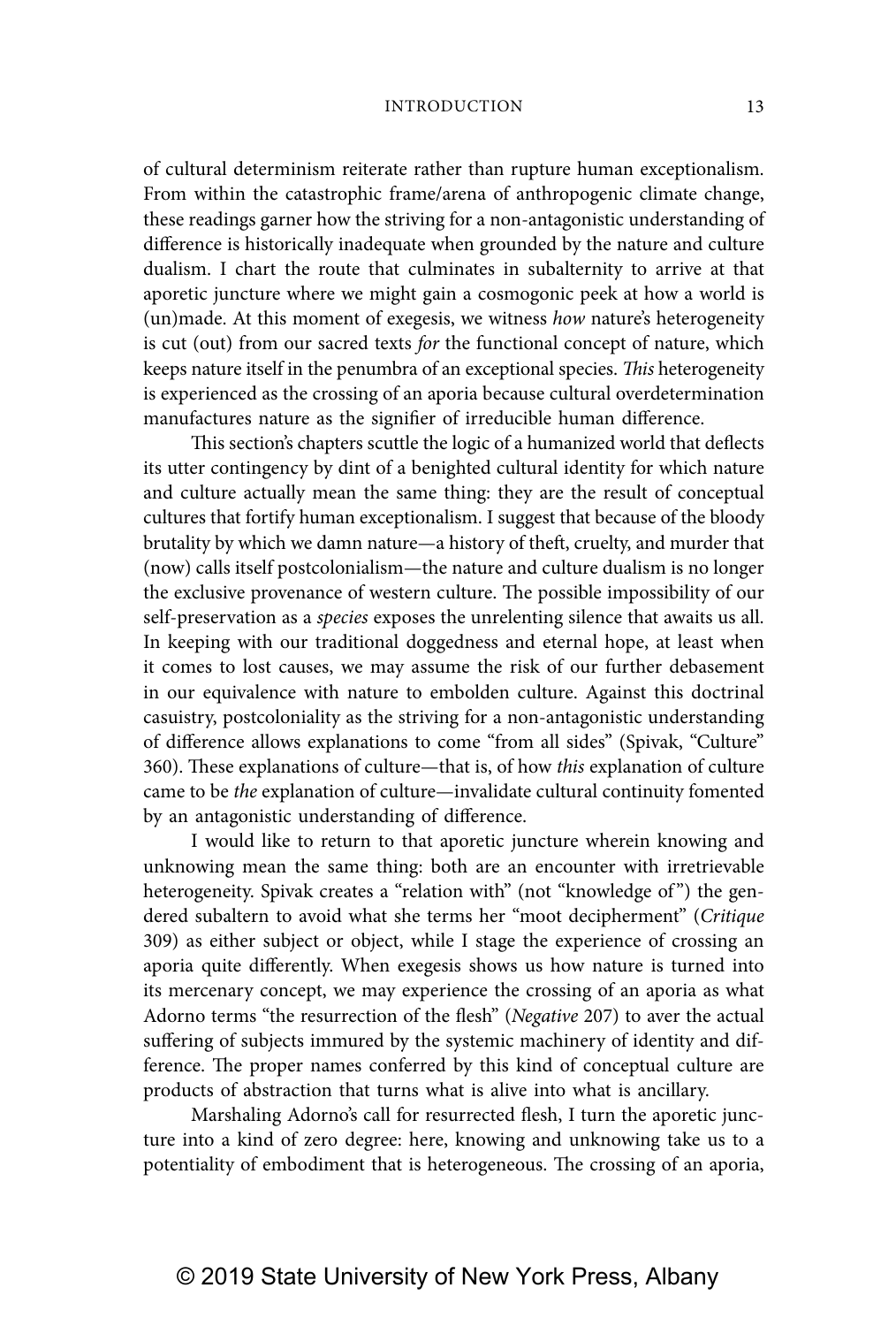when experienced as the resurrection of the flesh, fills (in) what is hollowed (out) to conjure an exceptional human being. In the place of the undecidable, where flesh is both itself and its own opposite—everything and nothing, matter and form, nature and culture, animal and human—its resurrection is when a decision must be made: if culture is "its own explanations" (Spivak, "Culture" 360), then who are we going to be? Postcoloniality as the striving for a non-antagonistic difference resurrects the flesh of an anomalous species venerated for its lack of self-preservation to create "a solidarity that is transparent to itself and all the living" (Adorno, Negative 204). This philosophical understanding of difference may provide a cosmogonic peek at how to suture the King of Kings to the world in which we actually live.

In the second section, chapter 6 reads Adorno's lecture, "On Dying Today" in Metaphysics: Concepts and Problems (2000). This lecture criticizes metaphysics that confuses the absolute abstraction of human experience with transcendence of cultural determinism. Adorno criticizes those metaphysical inquiries of death that recapitulate the dehumanization and functionalism modernity inflicts as naturalized culture. He posits dying today as the object of metaphysics, as opposed to the side of being turned away from us, because the concept of death should be adequate to the manifold ways in which people actually die, today; otherwise metaphysics relegates people to the same nothingness wreaked by capitalist culture. In this lecture, however, Adorno makes an offhand comment that in comparison with all other species, humans are singularly aware of our biological floor. But, how can we ever know? The chapter tracks how it is possible for a species constituted by lack of self-preservation to be nonetheless singularly aware of its biological floor. In response to Adorno's swift dismissal of all other species, the chapter contests the radical humanization of death by figuring our species as animals. At this aporetic juncture, where all other species are present and absent, known and unknown, self-preserving and unaware, this figuration is proportional to our actual predicament. Anthropogenic climate change, our dying, today, extends a cosmogonic peek at how effortless generalization extracts nothingness from heterogeneity for the sake of human exceptionalism.

In chapter 7, I read Paul Gilroy's Wellek Library Lectures at the University of California, Irvine, that were published as Postcolonial Melancholia (2006). In these lectures, Gilroy invokes Adorno's negative dialectics to call for a vital planetary humanism, which is modeled on the demotic multiculturalism of urban spaces. Their organic and unruly forms of bon homie create a negative dialectics of conviviality that can tackle ongoing environmental catastrophe. The chapter suggests that Gilroy's recoding of liberal humanism as planetary humanism dislocates the planet itself: though the planet is radically humanized, this humanized planet is radically urban. Such a naturalized evolution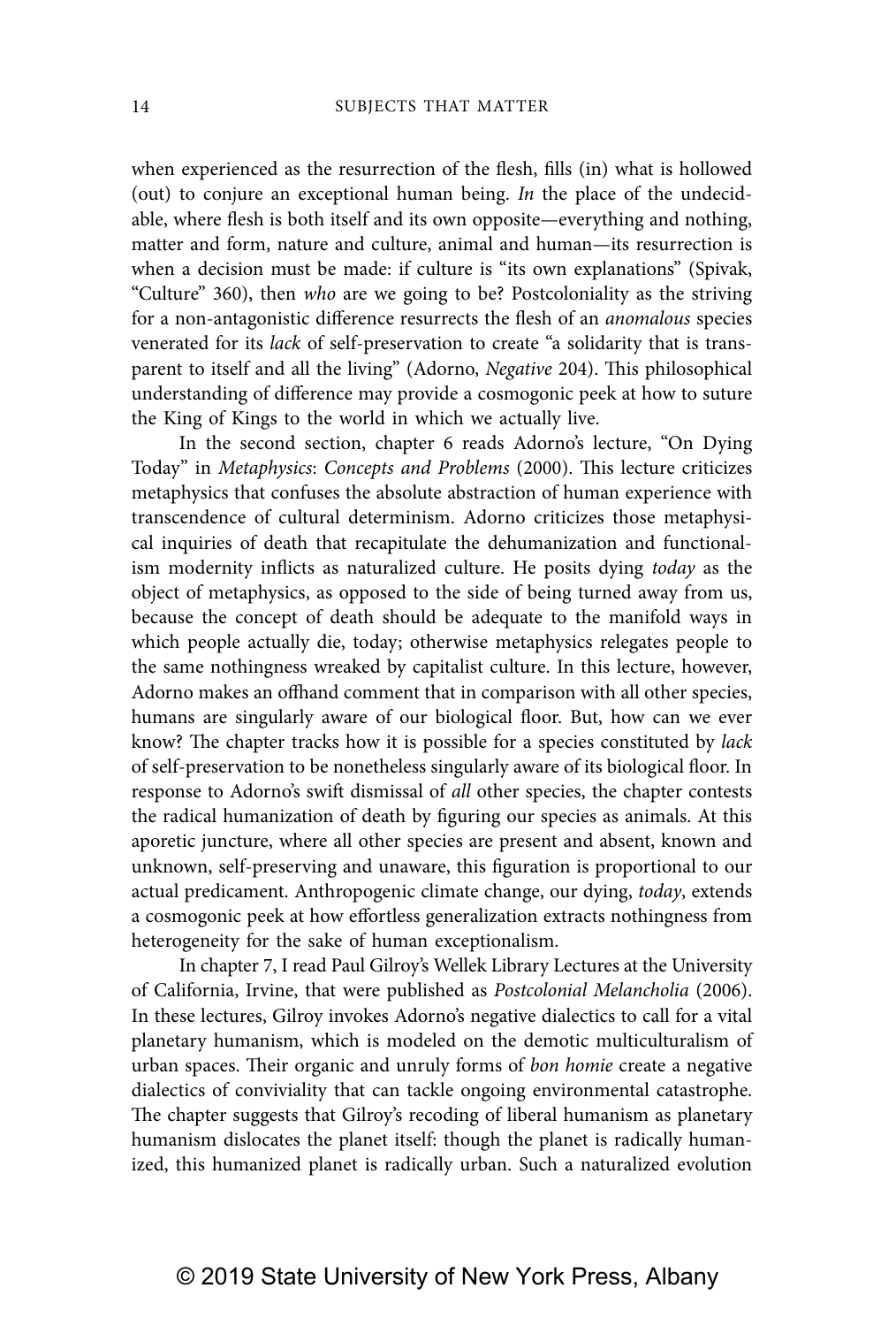progressively expands the scale of liberal humanism's alleged provenance: human $\rightarrow$  urban $\rightarrow$  planetary, which reiterates the nature and culture dualism that obliges a vital planetary humanism in the first place. Gilroy argues against an explicitly racial logic via the congruity between the planetary and urban culture—that is, by valorizing the demotic multiculturalism of a space categorially defined by the absence of nature. At this moment of undecidability, when the planetary is simultaneously urbane and natural, city and earth, concrete and galactic, the chapter figures the planetary as nature. In other words, I move in the opposite direction from Gilroy's naturalized evolution: if postcoloniality truly matters as a historical era and conceptual accomplishment, then for a vital planetary humanism, today, empire's first victim is the animal.

Although Spivak addresses problematic representational claims made by Foucault and Deleuze in "Can the Subaltern Speak?," chapter 8 focuses on contemporaneous postcolonial accounts of sati, which deploy an epistemic strategy of particularization via essentially historical categories of identity. I suggest that particularization may provide a better representation of the widow's predicament but this strategy also yields her readability: as sign of history, bearer of sanctified culture, exemplar of good wifehood, manifestation of the goddess, individual free will, honorable family woman, etc. These explanations lead to an aporia: the widow is culturally saturated yet also in possession of authentic voice and free will. The widow's ability to embody professedly exclusive narrative arcs signals these explanations' utter contingency: when we attempt to know her, she recedes further from our grasp. I provide these contemporaneous discourses on women's victimization because they capture a particular moment in postcolonial theory's institutionalization: while one exemplar of postcoloniality was harnessed for antagonistic cultural scripts by Euro-US multiculturalism, the other ignominiously lamented the subaltern's irretrievable heterogeneity for unevenly decolonizing space. These analyses provide the context for Spivak's reading of Bhuvaneswari Bhaduri's sati/suicide, whereupon she submits the intellectual's responsibility as to conceive radical alterity, discussed in the following chapter.

In "Postcolonialism's Archive Fever" (2000), Sandhya Shetty and Elizabeth Bellamy reread Spivak's reading of Bhuvaneswari Bhaduri's sati/suicide. Chapter 9 shows how this rereading cedes heterogeneity to sexual difference. Shetty and Bellamy state that the section on ancient Hindu scriptures in "Can the Subaltern Speak?" holds the key to subalternity: women are written-in into the archive as an exception to the general rule of suicide, which is prohibited except for men who reach a particular form of self-knowledge. This is the way subalternity is produced: written-in only as the good wife, she is irretrievably heterogeneous. Shetty and Bellamy agree with Spivak that Bhuvaneswari flips the script of sati when she hangs herself while menstruating.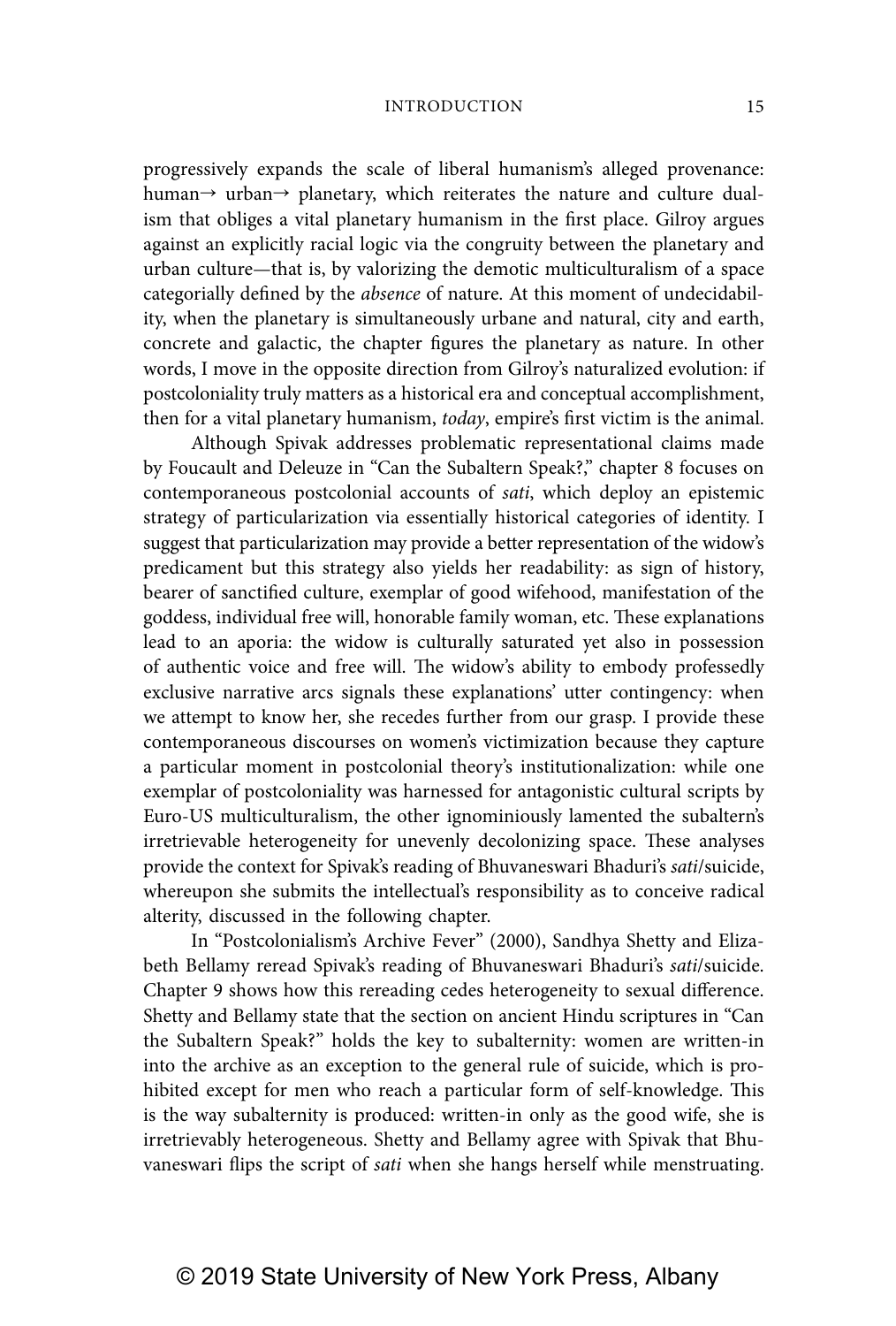(Menstruating women are barred from ascending the husband's funeral pyre because they are unclean and inauspicious.) As an addendum to the archive, Bhuvaneswari is the exception (menstruating) to the exception (good wifehood) to the exception (male self-knowledge) to the general rule (of suicide). The chapter suggests that their rereading of her menstrual blood does not flip sati's principal conceit of good wifehood because Bhuvaneswari's sati/suicide preserves this teleological potentiality: she is not an unsanctioned mother. At this instant, when menstrual blood is actual and potential, auspicious and inauspicious, clean and unclean, the chapter figures menstrual blood as the erasure of sexual difference. Upon her hanging, Bhuvaneswari is cut (out) from our sacred texts to leave behind (her) menstrual blood: "she" is (now) utterly contingent. For the heterogeneous, Bhuvaneswari annuls her symbolic integrity. In this upending of the antagonistic difference that ensconces both colonizer and nationalist, she makes outside what is inside: a horizon of potential embodiment—that is, of all that life can be.20

Chapter 10 reads Hortense Spillers's essay, "Mama's Baby, Papa's Maybe: An American Grammar Book" (1987), which was published a year before Spivak's "Can the Subaltern Speak?" In this essay, Spillers remarks that American feminism's "foreshortened history of female victimhood" ignores the particular cultural logic that establishes New World domesticity: due to the slave-holding civil codes, which installs the curious interchangeability of "black women" and "it," black women breed property not children. Spillers's search for these missing persons takes her to The Middle Passage when tools of the trade (whips, chains, knives, etc.) must (first) make black women into flesh and blood entities to (then) turn them into unsanctioned mothers. Black women so ungendered bear the hieroglyphics of an impossible futurity that orders all (else) that follows. In Spillers's revision of an American Grammar, however, gendered and ungendered come to mean the same thing: sanctioned motherhood, as she maintains sexual difference as the ground of culture. Since the heterogeneous possibilities available for pre-view on board the slave ship are already human in outline, Spillers misses the other flesh and blood entity listed in the logs of commercial enterprise: livestock. The radical humanization of the planet manifest in this oxymoronic name thwarts our recognition that to have bodies ripped apart, torn open, seared, mutilated, divided, is what it means to be (an) animal. A prior ordering of nature and culture, therefore, is the essentially historical condition of possibility for making a slave. In this aporetic predicament, when the flesh and blood entity is gendered and ungendered, live and stock, human and animal, the chapter figures the flesh and blood entity as that unsanctioned Mother who is the (only) possibility for (a) culture.